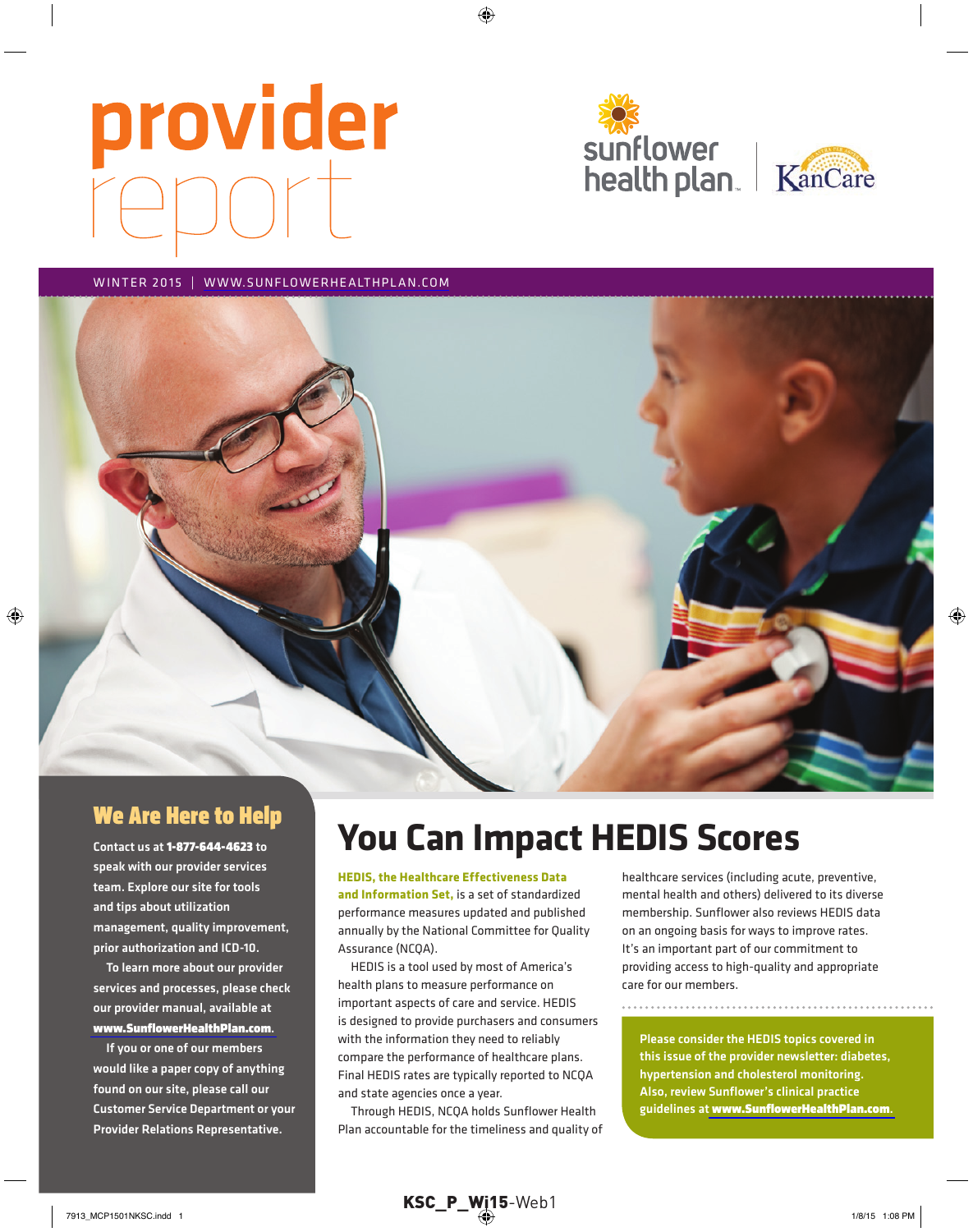#### Peer-to-Peer Review

Sunflower Health Plan will send you and your patient written notification any time we make a decision to deny, reduce, suspend or stop coverage of certain services.

The denial notice includes information on the availability of a medical director to discuss the denial decision.

In the event that a request for medical services is denied due to lack of medical necessity, a provider can request a peer-topeer review with our medical director on the member's behalf. The medical director may be contacted by calling Sunflower at 1-877-644-4623.

A case manager may also coordinate communication between the medical director and the requesting practitioner as needed.

The denial notice will also inform you and the member about how to file an appeal. In urgent cases, an expedited appeal is available and can be submitted verbally or in writing.

Please remember to include sufficient clinical information when submitting prior authorization requests to allow for timely medical-necessity decisions based on complete information.

#### We Asked, They Answered

Sunflower Health Plan recently asked members what they thought of our care and services. How patients rate their healthcare is an important measure of quality. The Consumer Assessment of Healthcare Providers and Systems (CAHPS®) Surveys ask consumers and patients to report on and evaluate their experiences with healthcare.

Survey results are submitted to the National Committee for Quality Assurance (NCQA) to meet accreditation requirements. These surveys are completed annually and reflect how our members feel about the care they

## **Diabetes: The Good News and the Bad News**

**Here's the good news:** Diabetes rates may be reaching a plateau, according to researchers from the U.S. Centers for Disease Control and Prevention. In a study in the *Journal of the American Medical Association*, researchers note that while both type 1 and type 2 diabetes rose from 1990 to 2008, those rates leveled off between 2008 and 2012.

But here's the bad news: Among Hispanic and black people, incidence of diabetes continues to increase. Continued focus on diabetes screening and prevention as well as ongoing patient education therefore remain critical—particularly among these higher-risk populations.

Noting the documented link between obesity and diabetes, researchers pointed out that obesity rates have leveled off as well. But even with the plateau, the rates remain a cause for concern, especially given the serious risks associated with diabetes, such

How are we doing?

as amputation, blindness, end-stage renal disease and more.

So, while we may be headed in the right direction, it's important to continue to talk to patients about lifestyle factors that affect their diabetes risk, such as diet and exercise.

In addition, be sure to follow the HEDIS measure for comprehensive diabetes care, which includes adult patients with type 1 and type 2 diabetes:

- ▶ HbA1c testing-completed at least annually
	- HbA1c result > 9.0 = poor control
	- HbA1c result < 8.0 = good control
	- HbA1c result < 7.0 for selected population
- ▶ Dilated retinal eye exam-annually, unless prior negative exam then every 2 years
- ▶ Nephropathy screening test-at least annually (unless documented evidence of nephropathy)
- **Blood pressure control-blood pressure** <140/90

| NUW ARE WE DUNUM                                                          |                                                           |                                                          |  |  |
|---------------------------------------------------------------------------|-----------------------------------------------------------|----------------------------------------------------------|--|--|
| <b>HEDIS MEASURE</b>                                                      | <b>CY 2013 HEDIS RATE</b><br>(includes supplemental data) | <b>YTD 2014 HEDIS Rate</b><br>(before supplemental data) |  |  |
| <b>Comprehensive Diabetes Care</b><br>- HbA1c Testing                     | 83.42%                                                    | 71.00%                                                   |  |  |
| <b>Comprehensive Diabetes</b><br>$Care - HbA1c > 9$                       | 52.90% - Lower rate better                                |                                                          |  |  |
| <b>Comprehensive Diabetes</b><br>Care - $HbA1c < 8$                       | 40.96%                                                    |                                                          |  |  |
| <b>Comprehensive Diabetes</b><br><b>Care - Retinal Eye Exam</b>           | 48.59%                                                    | 47.98%                                                   |  |  |
| <b>Comprehensive Diabetes Care -</b><br><b>Nephropathy Screening Test</b> | 76.45%                                                    | 58.03%                                                   |  |  |
| <b>Blood Pressure Control</b><br>$140/90$                                 | 53.23%                                                    |                                                          |  |  |

*This chart shows baseline data for 2013. Sunflower is working toward the NCQA 75th percentile for these measures.*

receive from our providers as well as the service they receive from the health plan. Sunflower will be using the results to help plan on how to improve these statistics.

We also want to share the results with vou, since you and your staff are a key component of our members' satisfaction. Here are some key findings from the child and adult surveys as well as our henchmarks

- Areas where we scored well include:
- ► Customer Service
	- Adult Survey-NCQA 90th percentile
	- Child Survey-NCQA 75th percentile
- ► Getting Care Quickly
	- Adult Survey-NCQA 90th percentile
	- Child Survey-NCQA 90th percentile
- ▶ Coordination of Care
- Adult Survey-NCQA 75th percentile

Based on the feedback we received, we have identified the following areas for improvement:

- ▶ Health Promotion and Education
- ▶ How Well Do Doctors Communicate

We take our members' concerns seriously and will work with you to enhance their satisfaction.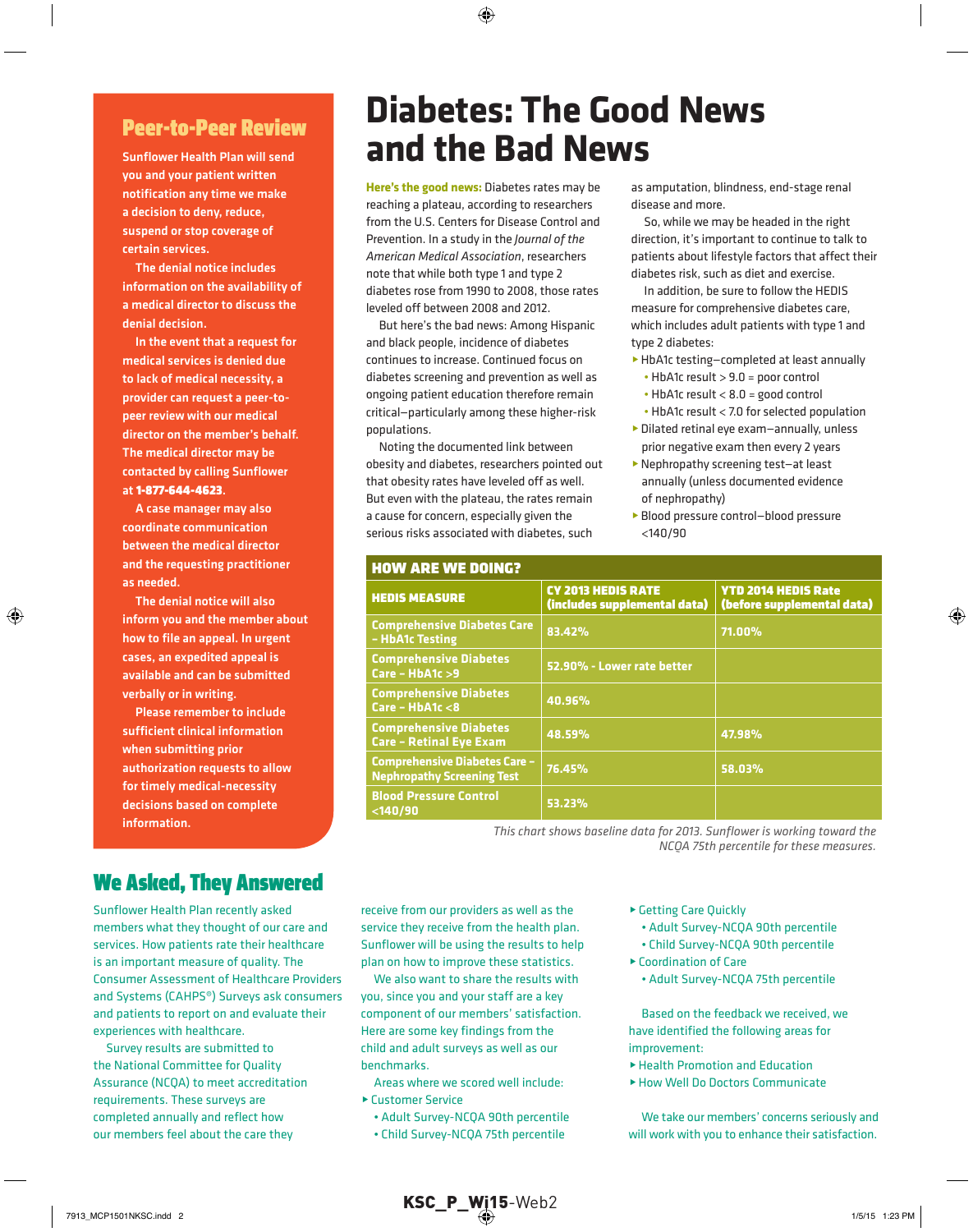

#### Four Facts About credentialing and Recredentialing

- **1.** Practitioners are sent a recredentialing application at least 180 days in advance of their last recredentialing date. To be recredentialed, all practitioners must meet specific criteria. In addition, a medical record review by Quality Improvement staff may be required. You can review further details about credentialing requirements in our provider manual on **[www.SunflowerHealthPlan.com](http://www.sunflowerhealthplan.com)**
- **2.** During the credentialing and recredentialing process, Sunflower obtains information from various outside sources, such as state licensing agencies and the National Practitioner Data Bank. Practitioners have the right to review materials collected during this process. The information may be released to practitioners only after a written and signed request has been submitted to the Credentialing Department.
- **3.** If any information gathered as part of the primary source verification process differs from data submitted by the practitioner on the credentialing application, Sunflower will notify the practitioner and request clarification. A written explanation detailing the error or the difference in information must be submitted to Sunflower within 30 days of notification of the discrepancy in order to be included as part of the credentialing and recredentialing process.
- **4.** Providers also have the right to request the status of their credentialing or recredentialing application any time by contacting the Contracting Department at **1-877-644-4623**.

Learn more abut the credentialing process in the provider section of www.SunflowerHealthPlan.com.

# **Patient Prep for Cholesterol Monitoring**

**If you are monitoring** cholesterol levels in your patients, it's wise to thoroughly prepare patients for the test to help ensure accurate and meaningful results.

Consider providing the following information to help patients get properly prepared:

- **Fasting instructions.** Some studies question whether fasting really makes a difference in the results of a cholesterol test, but fasting remains generally preferred. Besides, some labs may ask a non-fasting patient to reschedule his or her test. Recommend that patients schedule their test for first thing in the morning and to avoid food and liquids (other than water) for nine to 12 hours before the test.
- **A list of medications.** Because medications can affect a patient's cholesterol levels, be sure you have a complete list of medications

(prescription and over-the-counter) and supplements the patient is taking. Be sure to ask about blood pressure medications, diuretics, beta blockers, steroids and birth control pills. In some cases, you may even consider asking the patient to stop taking these medications for a few days right before the test.

- @**Notes for pregnant and nursing women.**  Pregnancy can affect cholesterol levels, and breastfeeding women may experience elevated HDl ratios. You may elect to postpone a test based on whether a woman is pregnant or nursing.
- **Advice for before the test.** For the most accurate results, advise patients to avoid high-fat foods and alcohol the night before the test and to forgo strenuous exercise right before the test.



## NeW TecHNology: WHAT's coveRed?

Sunflower evaluates new technology and new applications of existing technology for coverage determination on an ongoing basis. We may provide coverage for new services or procedures that are deemed medically necessary. This may include medical and behavioral health procedures, pharmaceuticals or medical devices.

Requests for coverage will be reviewed and a determination made regarding any benefit changes that are indicated. When a request is made for new technology coverage on an individual case and a planwide coverage decision has not been made, Sunflower will review all information and make a determination on whether the request can be covered under the member's current benefits, based on the most recent scientific information available.

For more information, please call 1-877-644-4623.